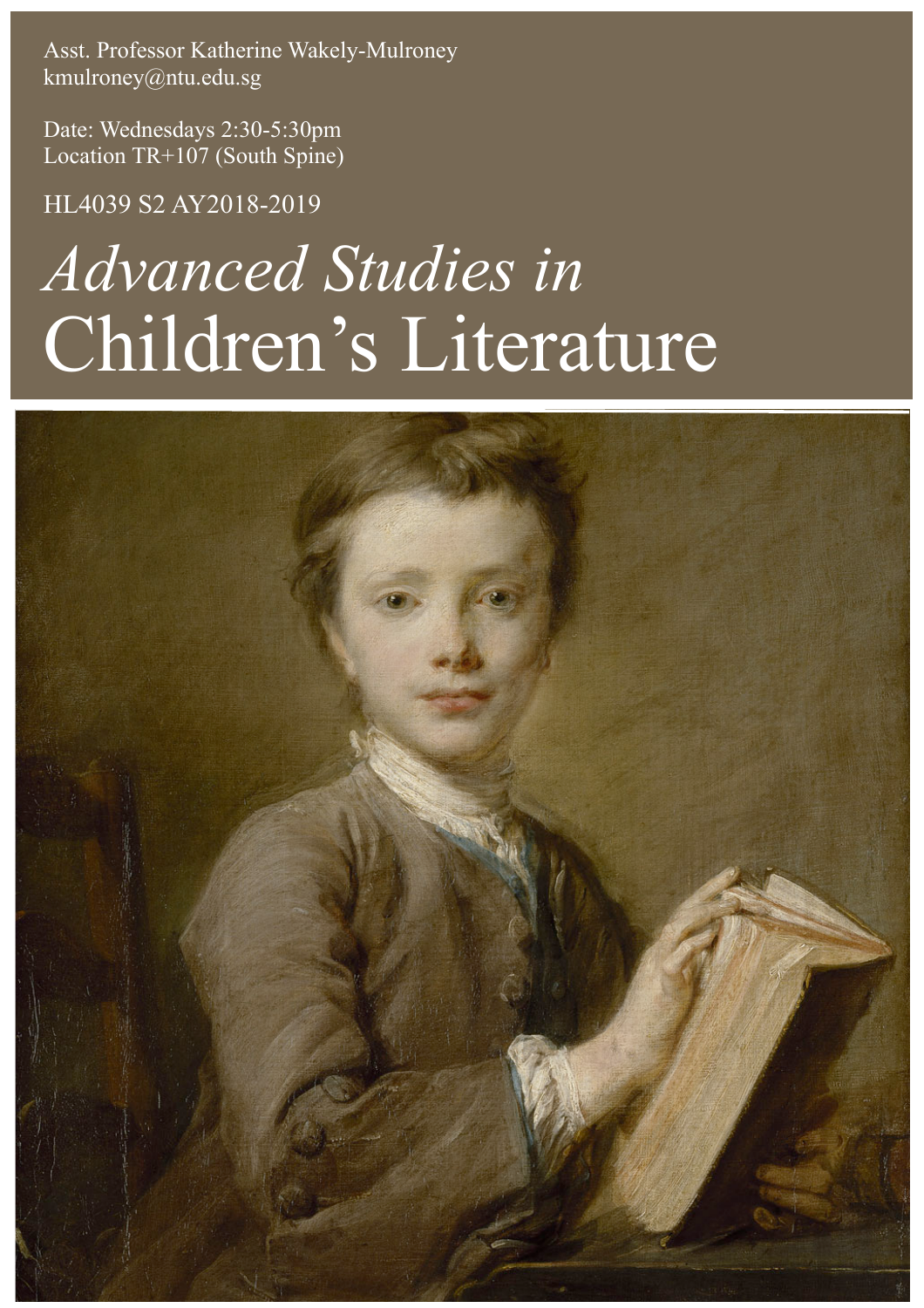## **Description**

Books for young readers are often conceived of in terms of their straightforwardness. Focussing on children's literature from the eighteenth to the mid-nineteenth centuries, this course locates that which is experimental, ideologically complex, and formally intricate in apparently simple texts. Exploring a diverse range of primary sources, students will consider the role children's literature has played in the development of modern childhood as an aesthetic, social, and commercial construct. We will also examine the intersection between children's literature and fields such as book history and religious studies. Identifying a series of critical concepts essential to the conceptualization and production of early children's literature (among them easiness, gradation, and abridgment), students will consider how eighteenth- and nineteenth-century writers have sought to convey challenging themes to young audiences as comprehensibly, appealingly, and, at times, intensively as possible. How is the threat of child mortality treated in the *New England Primer*'s rhyming alphabet (1727) and Christina Rossetti's verse parable *Goblin Market* (1862)? How do Isaac Watts and George MacDonald respond differently to the challenge of introducing young readers to Christian theology? What taxonomic comparisons might we locate between John Newbery's eighteenth-century compendiums and Victorian children's periodicals? This course will also develop students' skills in using archival databases such as Eighteenth-Century Collections Online, Nineteenth-Century Collections Online, and HathiTrust Digital Library.

# **Required Texts**

- Charles and Mary Lamb, *Tales from Shakespeare* (1807)
- Charles Kingsley, *The Water-Babies* (1863)
- George MacDonald, *The Princess and the Goblin* (1872)

**NOTE:** All other readings will be posted on NTULearn or are available via Eighteenth-Century Collections Online, Nineteenth-Century Collections Online, or HathiTrust Digital Library.

#### **Assessments**

Participation and Presentation: 10% Short Paper: 15% Term Paper: 25% Final Exam: 50%

## **Deadlines and Late Penalties**

The Short Papaer is due on **Wednesday, February 27th**, and the Term Paper is due on **Wednesday, April 17th**. In each case, please submit a hard copy of your work at the beginning of class, and a soft copy via Turnitin (uploaded no later than 14:30 on the due date). Late work will be penalized one half-mark per day late (an A paper submitted one day late would drop to an A-, etc.) and will not receive written feedback. Late work will only be accepted within 48 hours of the deadline.

## **Schedule**

#### **1. January 16th - Introduction**

*•* The *New-England Primer* (1727)

## **2. January 23rd - Easiness**

- Isaac Watts, *Divine Songs* (1715)
- Isaac Watts, "A Serious Address to Children and Youth, relating to the great and necessary Duty of Prayer" *Prayers Composed for the Use and Imitation of Children* (1728)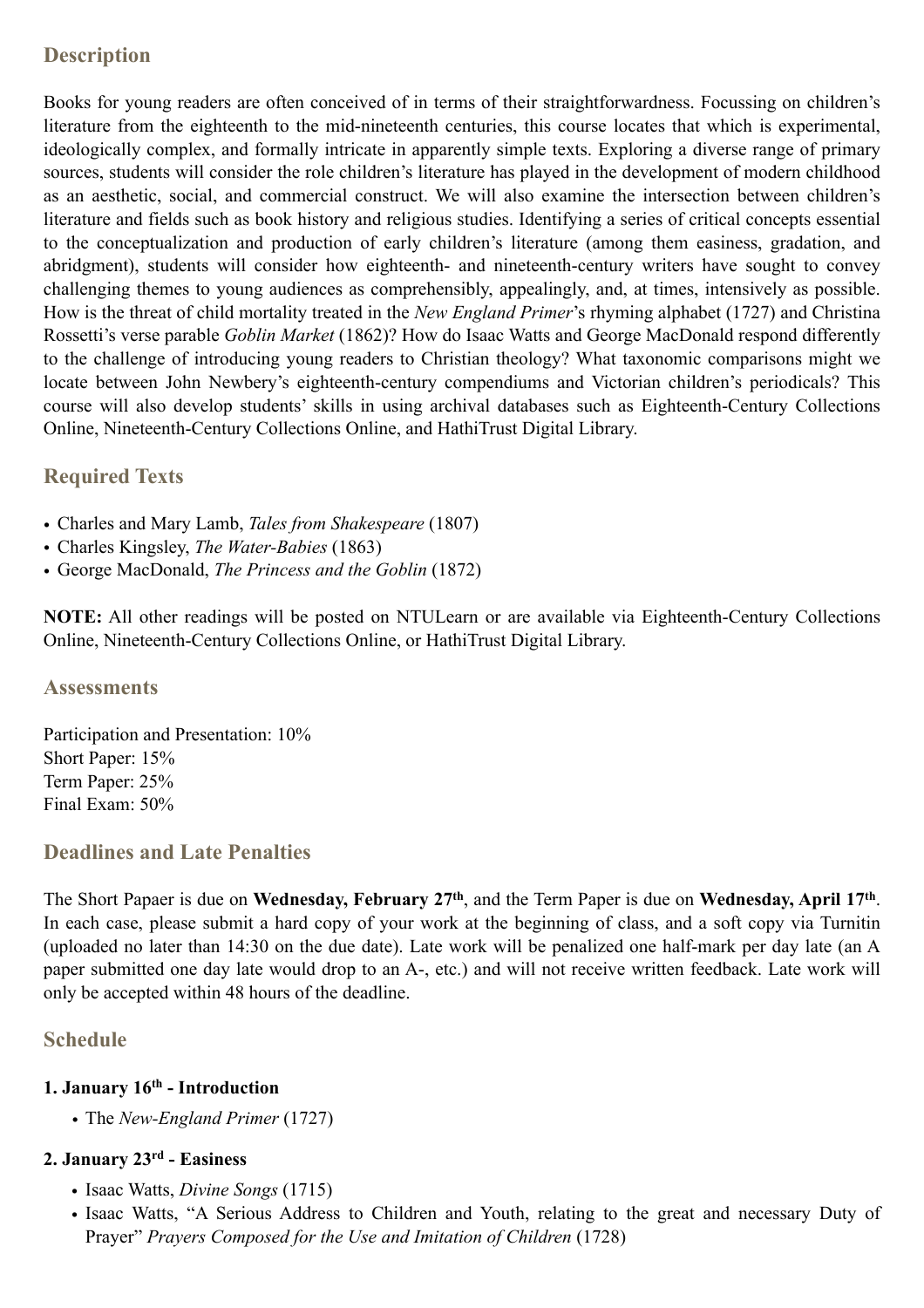#### **3. January 30th - Compendiousness**

- Thomas Boreman, *A Description of 300 Animals* (1730)
- John Newbery, *Nurse Truelove's New Year's Gift* (1786); *Tom Thumb's Folio* (1791)

## **4. February 6th - Chinese New Year (no class)**

#### **5. February 13th - Gradation**

• Anna Letitia Barbauld, *Lessons for Children* (1787-1788)

#### **6. February 20th - Abridgment**

• Charles and Mary Lamb, *Tales from Shakespeare* (1807)

## **7. February 27th - Heterogeneity: Content**

• Charles Kingsley, *The Water-Babies* (1863)

#### **8. March 13th - Heterogeneity: Form**

• Charles Kingsley, *The Water-Babies* (1863)

#### **9. March 20th - Miscellaneousness**

*• Aunt Judy's Magazine* (issue TBD)

#### **10. March 27th - Group Presentations**

#### **11. April 3rd - Metre and Meaning**

• Christina Rossetti, *Goblin Market* (1862)

#### **12. April 10th - Darkness and Light**

• George MacDonald, *The Princess and the Goblin* (1872)

#### **13. April 17th - Form and Address**

• George MacDonald, *The Princess and the Goblin* (1872)

#### **RECOMMENDED SECONDARY READINGS**

- Bottoms, Janet. "'To read aright': Representations of Shakespeare for Children", *Children's Literature* 32 (2004): 1-14.
- Brown, Gillian. "The Metamorphic Book: Children's Print Culture in the Eighteenth Century", *Eighteenth-Century Studies* 39.3 (2006): 351-362.
- Crain, Patricia. *The Story of A: The Alphabetization of America from The New England Primer to The Scarlet Letter*. Stanford UP, 2000.
- Demers, Patricia. *Heaven Upon Earth: The Form of Moral and Religious Children's Literature*. University of Tennesse, 1993.

Grenby, Matthew. *The Child Reader, 1780-1840.* Cambridge UP, 2011.

Gruber, Garvey. "Scissorizing and Scrapbooks: Nineteenth-Century Reading, Remaking, and Recirculating" in Lisa Gitelman and Geoffrey B. Pingree (eds), *New Media 1740-1915.* MIT Press, 2003. 207-228.